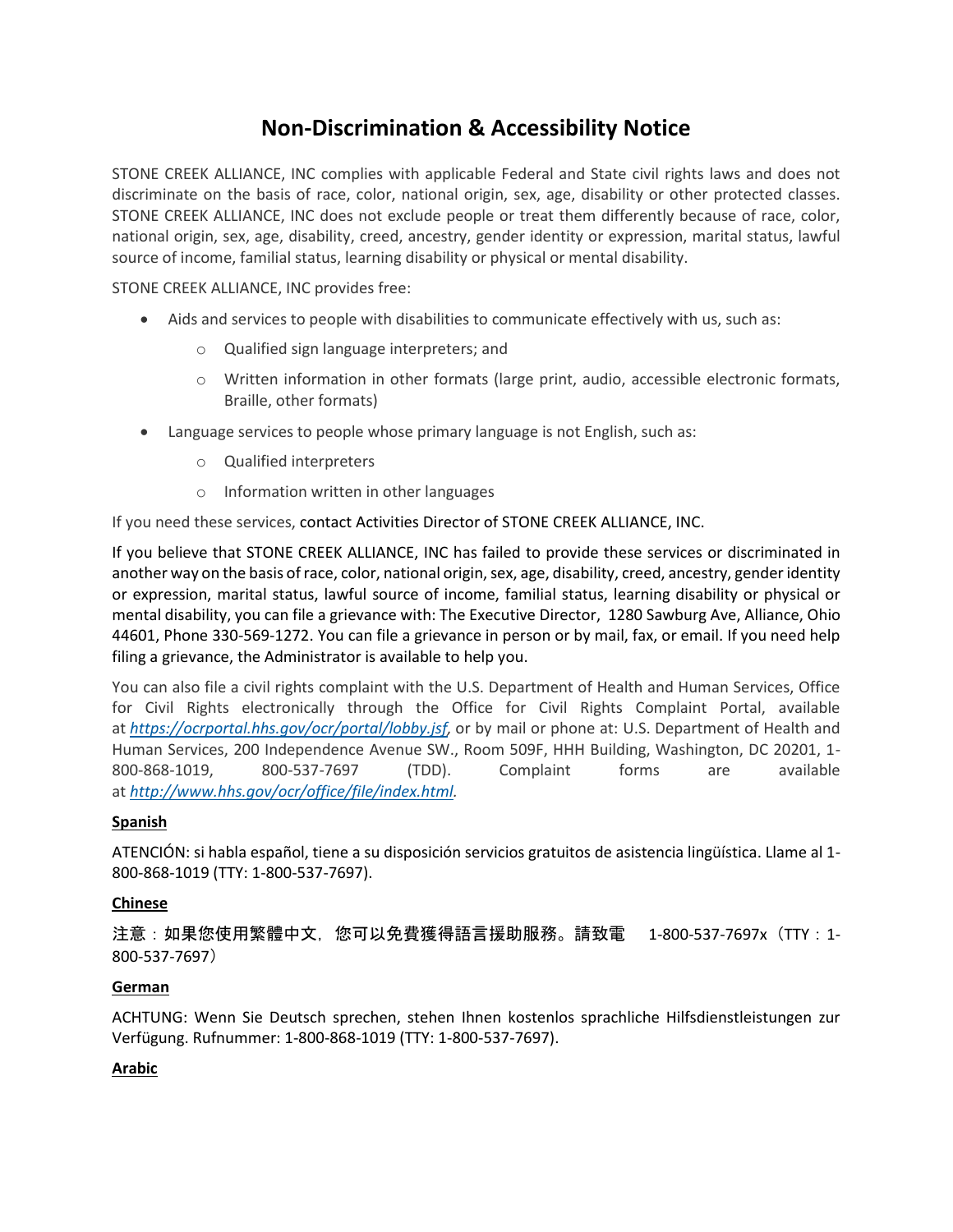ملحوظة: إذا كنت تتحدث اذكر اللغة، فإن خدمات المساعدة اللغوية تتوافر لك بالمجان. اتصل برقم 1019-868-800-1 )رقم هاتف الصم والبكم: 7697-537-800-1(.

#### **Pennsylvania Dutch**

Wann du [Deitsch (Pennsylvania German / Dutch)] schwetzscht, kannscht du mitaus Koschte ebber gricke, ass dihr helft mit die englisch Schprooch. Ruf selli Nummer uff: Call 1-xxx-xxxxxxx (TTY: 1-800-537-7697).

#### **Russian**

ВНИМАНИЕ: Если вы говорите на русском языке, то вам доступны бесплатные услуги перевода. Звоните 1-800-868-1019 (телетайп: 1-800-537-7697).

#### **French**

ATTENTION: Si vous parlez français, des services d'aide linguistique vous sont proposés gratuitement. Appelez le 1-800-868-1019 (ATS : 1-800-537-7697).

#### **Vietnamese**

CHÚ Ý: Nếu bạn nói Tiếng Việt, có các dịch vụ hỗ trợ ngôn ngữ miễn phí dành cho bạn. Gọi số 1-800-868- 1019 (TTY: 1-800-537-7697).

#### **Cushite**

XIYYEEFFANNAA: Afaan dubbattu Oroomiffa, tajaajila gargaarsa afaanii, kanfaltiidhaan ala, ni argama. Bilbilaa 1-800-868-1019 (TTY: 1-800-537-7697).

# **Korean**

주의: 한국어를 사용하시는 경우, 언어 지원 서비스를 무료로 이용하실 수 있습니다. 1-800-868-1019 (TTY: 1-800-537-7697)번으로 전화해 주십시오.

# **Italian**

ATTENZIONE: In caso la lingua parlata sia l'italiano, sono disponibili servizi di assistenza linguistica gratuiti. Chiamare il numero 1-800-868-1019(TTY: 1-800-537-7697).

#### **Japanese**

注意事項:日本語を話される場合、無料の言語支援をご利用いただけます。1-800-868-1019( TTY:1-800-537-7697)まで、お電話にてご連絡ください。

#### **Dutch**

AANDACHT: Als u nederlands spreekt, kunt u gratis gebruikmaken van de taalkundige diensten. Bel 1- 800- 868-1019 (TTY: 1-800-537-7697).

#### **Ukrainian**

УВАГА! Якщо ви розмовляєте українською мовою, ви можете звернутися до безкоштовної служби мовної підтримки. Телефонуйте за номером 1-800-868-1019 (телетайп: 1-800-537-7697).

#### **Romanian**

ATENȚIE: Dacă vorbiți limba română, vă stau la dispoziție servicii de asistență lingvistică, gratuit. Sunați la 1-800-868-1019 (TTY: 1-800-537-7697).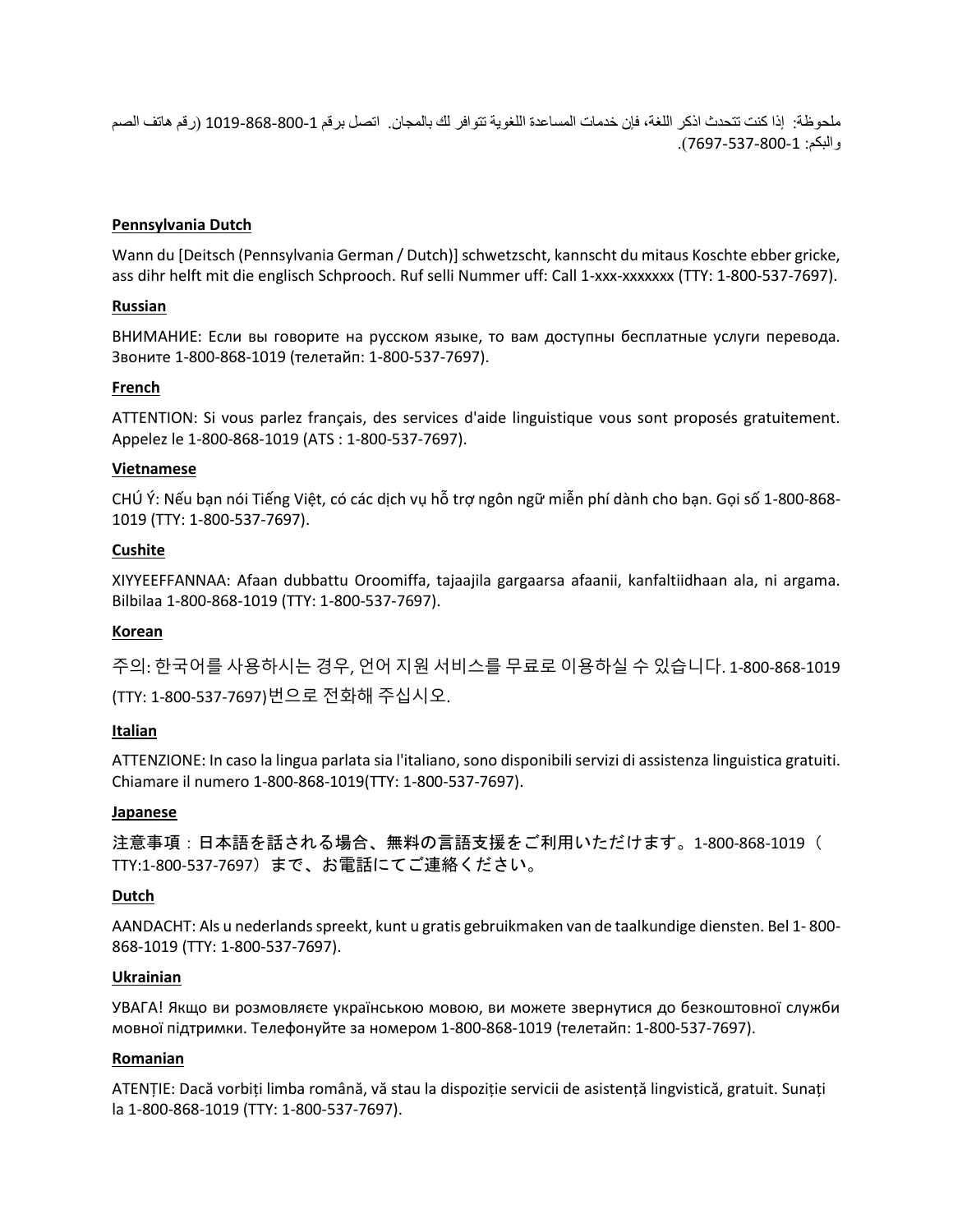# **NOTICE OF PRIVACY PRACTICES**

# **THIS NOTICE DESCRIBES HOW MEDICAL INFORMATION ABOUT YOU MAY BE USED AND DISCLOSED AND HOW YOU CAN GET ACCESS TO THIS INFORMATION. PLEASE REVIEW IT CAREFULLY.**

*We have summarized our responsibilities and your rights on this first page. For a complete description of our privacy practices, please refer to the pages that follow.*

# **OUR RESPONSIBILITIES**

Our facility is required to:

- Maintain the privacy and security of your health information
- Provide you with this notice of our legal duties and privacy practices
- Abide by the terms of this notice
- Not use or disclose your information without your authorization, except as described in this notice
- Notify you following a breach of your health information

# **YOUR RIGHTS**

You have the right to:

- View or obtain a copy of your paper or electronic medical record
- Request a correction to information in your medical record
- Request that we not use or disclose your health information in certain ways
- Request confidential communications
- Receive a list of disclosures we have made of your health information
- Request a paper copy of this notice
- Choose a personal representative to act on your behalf
- File a complaint if you believe that your privacy rights have been violated

# **OUR USES AND DISCLOSURES**

We may use and disclose information in your medical record to:

- Treat you
- Run our organization
- Bill for your services
- Help with public health and safety issues
- Do research
- Comply with the law
- Respond to organ and tissue donation requests;
- Work with a medical examiner or funeral director
- Address workers' compensation, law enforcement, or other government requests
- Respond to lawsuits and legal actions

You have the opportunity to prohibit or restrict how we use or disclose your information to:

- Tell family and friends about your condition
- Include you in a facility directory
- Provide disaster relief
- Market our services and sell your information

If you have questions and would like additional information, you may contact our Privacy Officer at 440- 834-0260.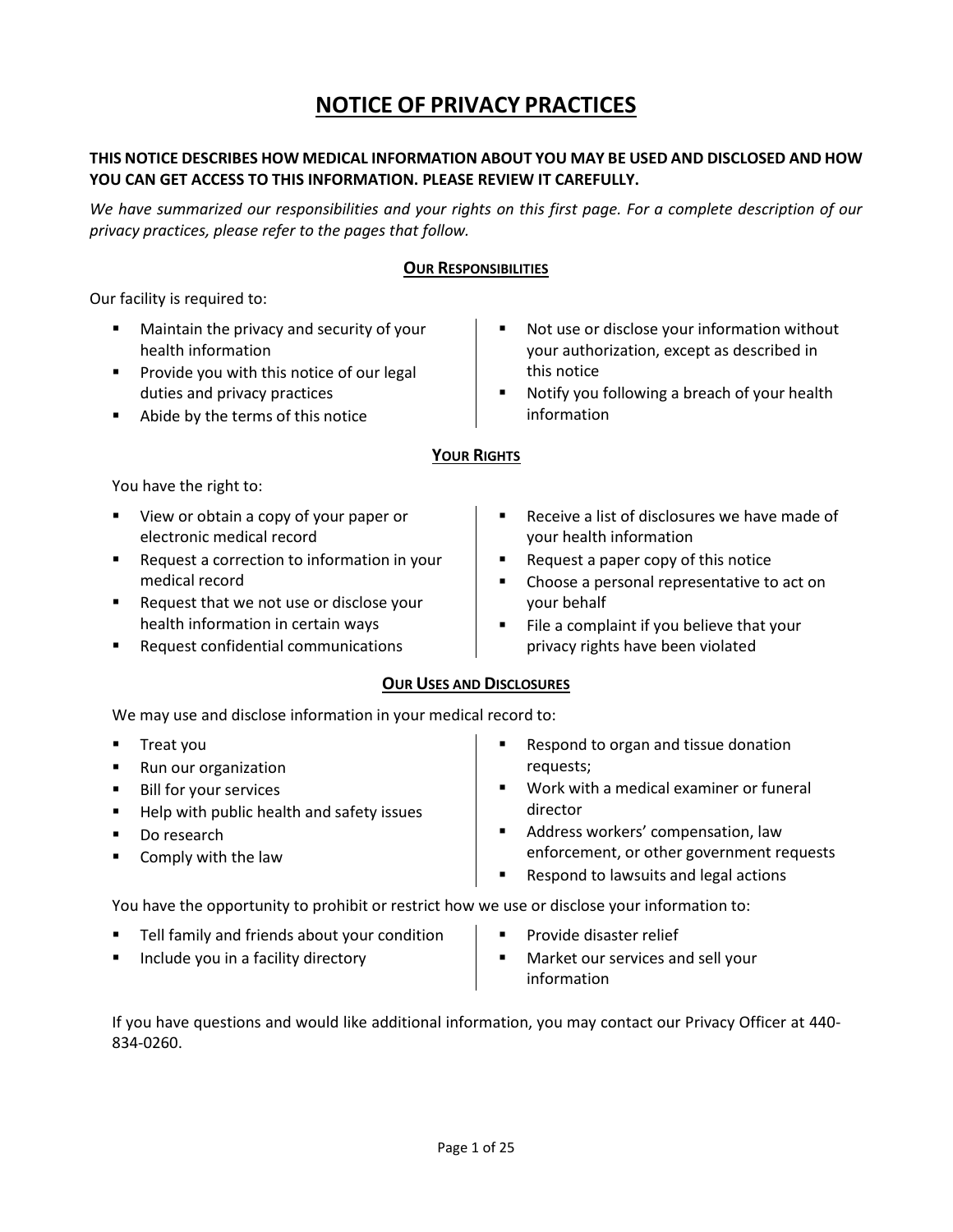#### **UNDERSTANDING YOUR HEALTH RECORD/INFORMATION**

Each time you stay at a nursing facility, a record of your care is made. Typically, this record contains your symptoms, examination and test results, diagnoses, treatment, and care plan. This information, often referred to as your health or medical record, serves as a basis for planning your care and treatment, means of communication among health professionals who contribute to your care, and source of information for public oversight and quality assurance purposes.

# **OUR RESPONSIBILITIES**

- We are required by law to maintain the privacy and security of your health information, to provide you with this notice as to our legal duties and privacy practices, and to abide by the terms of this notice.
- We will not use or disclose your information without your authorization, except as described in this notice. If you authorize a disclosure, you may revoke that authorization at any time, except to the extent that action has already been taken. Requests to revoke an authorization must be made in writing.
- We will notify you in the event a breach occurs that may compromise the privacy or security of your health information.

We reserve the right to change our privacy practices and to make the new provisions effective for all protected health information we maintain. Should our privacy practices change, a revised Notice of Privacy Practices will be posted in our facility, as well as on our website, and will be made available upon request.

#### **HOW WE WILL USE OR DISCLOSE YOUR HEALTH INFORMATION**

- **Treatment**: We may use or disclose your information for your treatment, including sharing it with other health care providers who are treating you. For example, we may provide your physician with requested health information to assist him in treating you.
- **Payment**: We may use or disclose your information to bill and obtain payment, including for the payment activities of other health care providers or payers. For example, we may share information about you with your health plan to obtain payment for your care.
- **Health care operations**: We may use or disclose your health information for our regular health care operations, including to run our business, to improve the quality of our services, and to contact you. For example, we use information about you to manage your treatment and services. We may also disclose your health information for certain health care operations of other entities that have a relationship with you.
- **Business associates**: We sometimes contract with outside entities, such as accountants, lawyers, and consultants. We may disclose your health information to these business associates in connection with the services that they provide to us, but we require them to also safeguard your information.
- **Research**: We may use or disclose your information for health research when certain conditions have been met.
- **Transfer of information at death**: We may disclose health information to funeral directors, medical examiners, and coroners to carry out their duties consistent with applicable law.
- **Organ donation**: We may disclose health information to organ procurement organizations in accordance with law.
- **Workers' compensation**: We may disclose health information as authorized by and to comply with laws relating to workers' compensation or other similar programs established by law.
- **Public health activities**: We may disclose your health information to public health or legal authorities to assist with preventing or controlling disease, injury, or disability; to help with product recalls; to report adverse reactions to medications; to report suspected abuse, neglect, or domestic violence; or to prevent or reduce a serious threat to anyone's health or safety.
- **Compliance with law**: We may disclose your information as required by state, federal, or local laws.
- **Government requests**: We may disclose your health information to appropriate health oversight agencies for oversight activities that are authorized by law. We may also disclose health information for law enforcement purposes to a law enforcement official as permitted by law. We may also disclose your health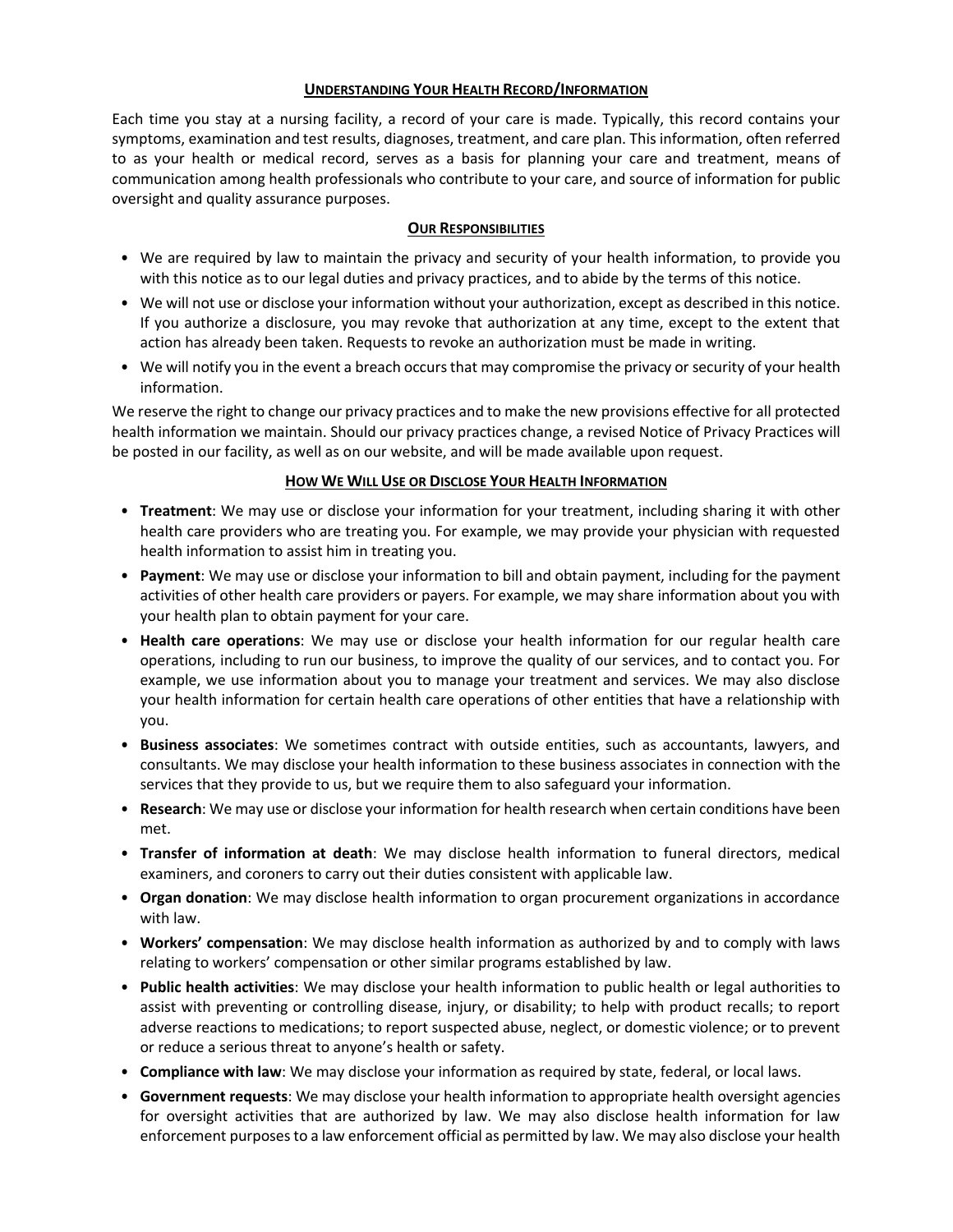information for certain specialized government functions, including military, veterans, and presidential protection services.

• **Legal proceedings**: We may disclose your health information in response to a court or administrative order or in response to a valid subpoena.

In some instances, you have the opportunity to prohibit or ask that we restrict the use of your information. If you have a preference for how we share your information in the following situations, please let us know. Note that if you are unable to tell us your preference, we may disclose your information if we believe it is in your best interest or to avert a threat to health or safety:

- **Directory**: Unless you notify us that you object, we may use your name, location in the facility, general condition, and religious affiliation for directory purposes, provide this information to clergy and people who ask for you by name, and mark your name on a nameplate next to your door.
- **Family**: We may disclose to a family member, friend, or other person involved in your care health information relevant to that person's involvement in your care or payment for your care, including notifying them of your location and general condition. If appropriate, these communications may also be made after your death.
- **Disaster relief**: We may use or disclose your information to assist in a disaster relief situation

In other instances, we will never share your information unless you give us written permission. Specifically, we will not sell your health information, use your health information for marketing purposes, or use or disclose your psychotherapy notes, with some limited exceptions, without your written authorization.

#### **YOUR HEALTH INFORMATION RIGHTS**

Although your health record is the physical property of the nursing facility, the information in your health record belongs to you. You have the following rights:

- **Limit use or disclosure**: You may request that we not use or disclose your health information for a particular reason related to treatment, payment, or our operations. We ask that such requests be made in writing on a form provided by our facility. We will consider your request, but we are not required to abide by it, unless it is a request to prohibit disclosures to your health care plan relating to a service for which you have already paid in full out of pocket.
- **Confidential communications**: You may request that we contact and provide you with information by alternative means or at alternative locations. Such requests must be made in writing and submitted to Administrator. We will attempt to accommodate all reasonable requests.
- **Access to medical record**: You may request to view or obtain a paper or electronic copy of your medical record, which will be provided to you in the time frames established by law. You may make such requests orally or in writing; however, in order to better respond to your request, we ask that you make such requests in writing on our facility's standard form. We will charge you a reasonable, cost-based fee for paper or electronic copies.
- **Correct medical record**: If you believe that any health information in your record is incorrect or incomplete, you may request that we correct the existing information or add the missing information. Such requests must be made in writing, and must provide a reason to support the amendment. We ask that you use the form provided by our facility to make such requests. For a request form, please contact the Administrator. If we deny your request, we will tell you why it was denied.
- **Obtain accounting**: You may request a written accounting of all disclosures of your information we have made during a specific time period (not to exceed 6 years). We ask that such requests be made in writing on a form provided by our facility. For a request form, please contact Administrator. Please note that the accounting will not include treatment, payment, health care operations, or certain other disclosures. You will not be charged for your first accounting request in any 12-month period, but for any requests that you make thereafter, you will be charged a reasonable, cost-based fee.
- **Copy of notice**: You have the right to obtain a paper copy of this Notice of Privacy Practices upon request.
- **File a complaint**: If you believe your privacy rights have been violated, you may file a complaint by calling the Administrator or by submitting a written complaint. The complaint form may be obtained from the